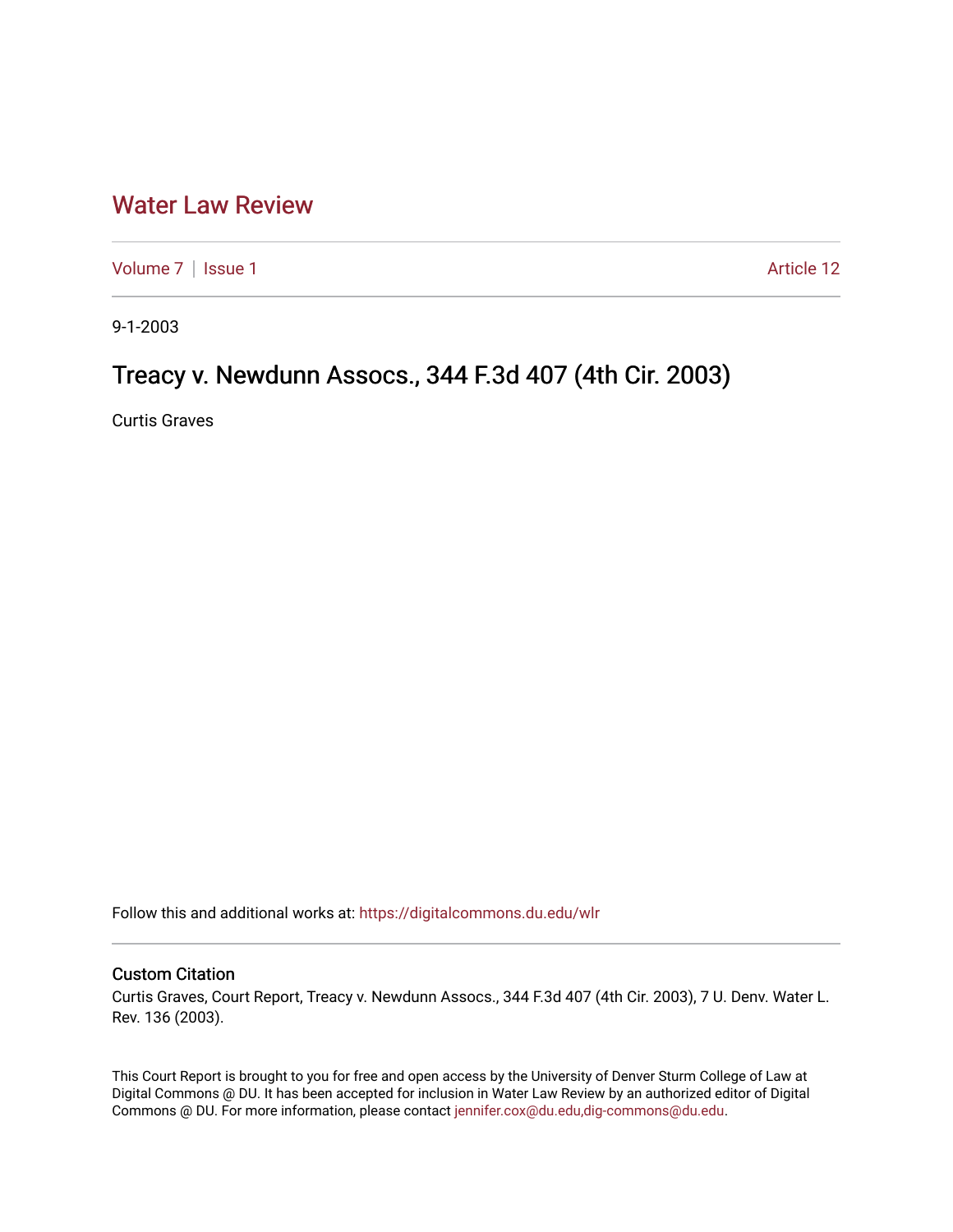had standing to sue, the Fourth Circuit noted that while other farmers may have discharged upstream, the upstream discharges did not negate the fact that the Hog Farmers' discharges might have harmed the Environmental Groups.

Finally, the Fourth Circuit addressed the issue of continued violations. A plaintiff seeking to sue under the citizen suit provision of the Clean Water Act must prove that the defendant's CWA violations were ongoing at the time of suit. The Fourth Circuit held that the district court erroneously decided the Environmental Groups had CWA jurisdiction and that the district court made its decision without the requisite factual development. Thus, the Fourth Circuit vacated the district court's decision and remanded the continued violations issue to the district court.

*Ad-riano Martinez*

Treacyv. Newdunn Assocs., 344 F.3d 407 (4th Cir. **2003)** (holding that U.S. Army Corps of Engineers jurisdiction under the Clean Water Act applies to any branch of a tributary system which eventually flows into a navigable body of water).

The Army Corps of Engineers ("Corps"), pursuant to its authority under the Clean Water Act ("CWA"), brought a civil enforcement action in the United States District Court for the Eastern District of Virginia to prevent Newdunn Associates, Orion Associates, and Northwest Contractors (collectively "Newdunn") from ditching and draining wetlands on forty-three acres near Newport News, Virginia. The Virginia State Water Control Board ("Board") initiated a separate enforcement action in state court, premised on the Virginia Nontidal Wetlands Resources Act of 2000 ("Virginia Act"). Newdunn successfully removed the state action to federal court, which consolidated the two cases and denied the Board's motion to remand for lack of jurisdiction. The district court ruled for Newdunn in both cases, finding that the Corps lacked jurisdiction over wetlands on the Newdunn Property under the CWA, and that the jurisdictional reach of Virginia law was coextensive with federal law.

On appeal, the Fourth Circuit Court of Appeals first considered whether a federal question existed to provide a proper basis for removing the Board's case to federal court. Because the Newdunn property contained land that satisfied both the Virginia and federal definitions of "wetlands," the court held there was no tension between the two laws, and thus, there could be no federal question jurisdiction based on Virginia's decision to adopt the Corps' definition of "wetlands." Moreover, the Virginia Act gave jurisdiction over all of the state's waters to the Board, underscoring the lack of federal involvement.

Newdunn argued that the Board and Corps' jurisdiction was coextensive because Virginia code stated that certain state permits